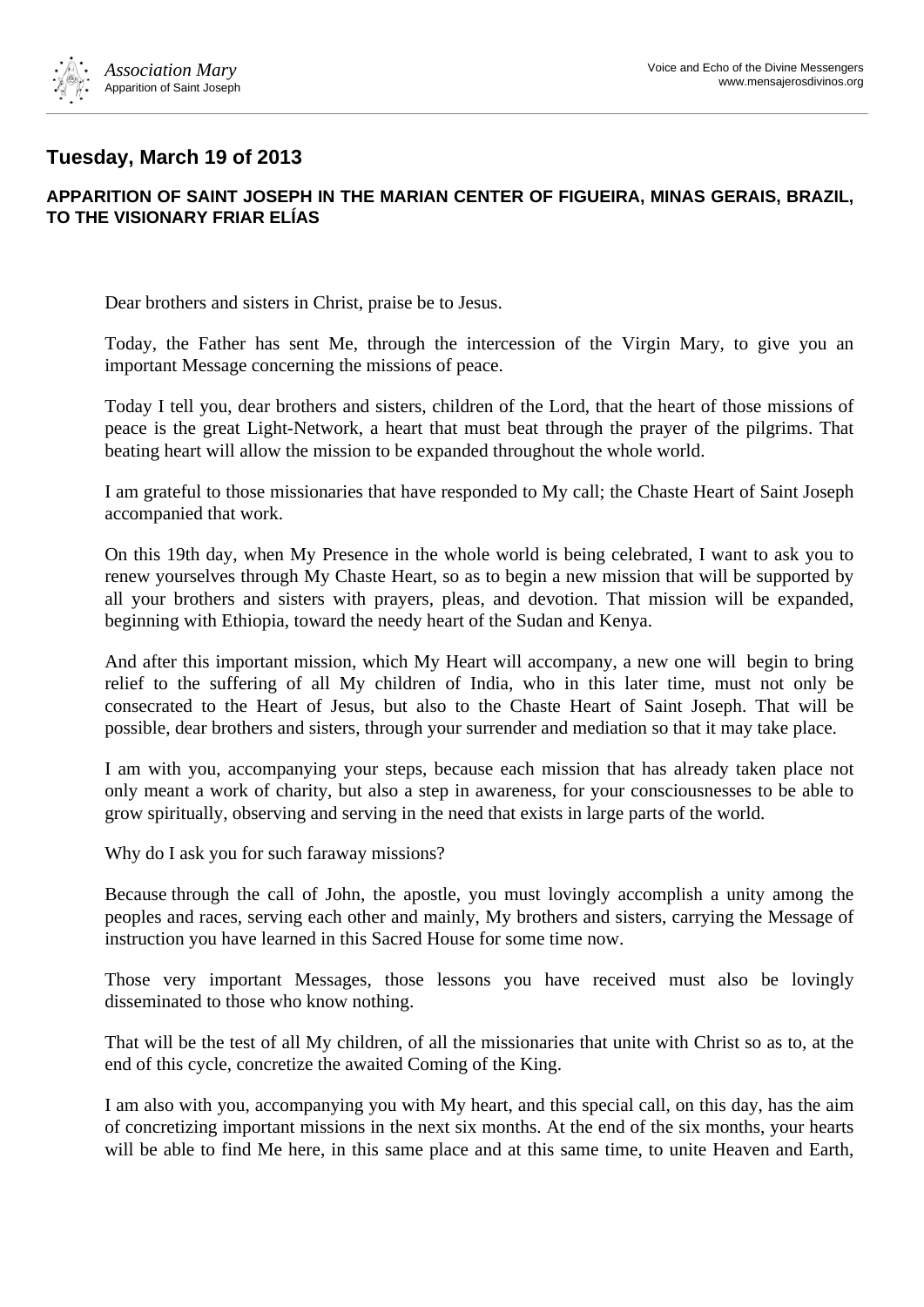

the brotherhood and the fraternity that must be generated in the heart of humankind with the loving help of the angels.

For this reason, the missions are not solitary; you must not only take Christ in your hearts, but also your Guardian Angels, so that they may help those who have need of that Light, a Light you have learned to identify with your heart, and unite in this way with God the Creator.

I find you ready to serve, but you are still not many, as Christ has said. For this reason, if you strengthen your consecration to My Chaste Heart of Love, I will be able to offer you the purity you need so that you may live and understand the Plans that the Father sends through the Sacred Hearts.

You can see Me as Saint Joseph and you can also see Me in each heart. My Consciousness is reflected in simple hearts and in those who want to experience humility, so that empty of self, they may understand the Celestial Plans and be able to carry them forward, with the spiritual and inner mission of achieving peace on Earth.

That is the spirit of the mission, to be peace-makers and to bring peace and unite with the need that many suffering hearts experience today, in the end of these times.

You can be carriers of the consolation of My Heart, because the Laborer of God wants to walk through your feet and work through your hands to transmit the true Love of God.

Thus, it is important to not be anything in the missions, in order to carry a true ecumenical spirit of peace, to carry Christ in your heart so that He may be reflected in those that need this.

Love is lacking in the world and suffering increases. Now you are called to alleviate the need of those who are forgotten and who must find God through their brothers and sisters, those who have found Christ and say they experience Him from their hearts.

Now the missions are not only for those who are trained, but also for those who want to serve from the heart.

The very strength of the server can be found in faith, for in this way, they will find the Mercy of Jesus and, through charity, they will become a faithful transmitter of His Message.

Now, under the spirit of Peace, on this evening, I want to re-consecrate the missionaries, because they represent this humanity, which must achieve redemption and live love through the experiences of charity and service.

My Chaste Heart of Love will descend in blessing upon them, so that this Peace, a Peace transmitted by Christ, is able to be rapidly disseminated all over this planet.

We are in a time of emergency; it is time to labor and to serve.

Song: "Christ the Redeemer, Christ of the Light."

May the coming missions of peace represent a definite union between human beings and God, and peace among the human beings of the world.